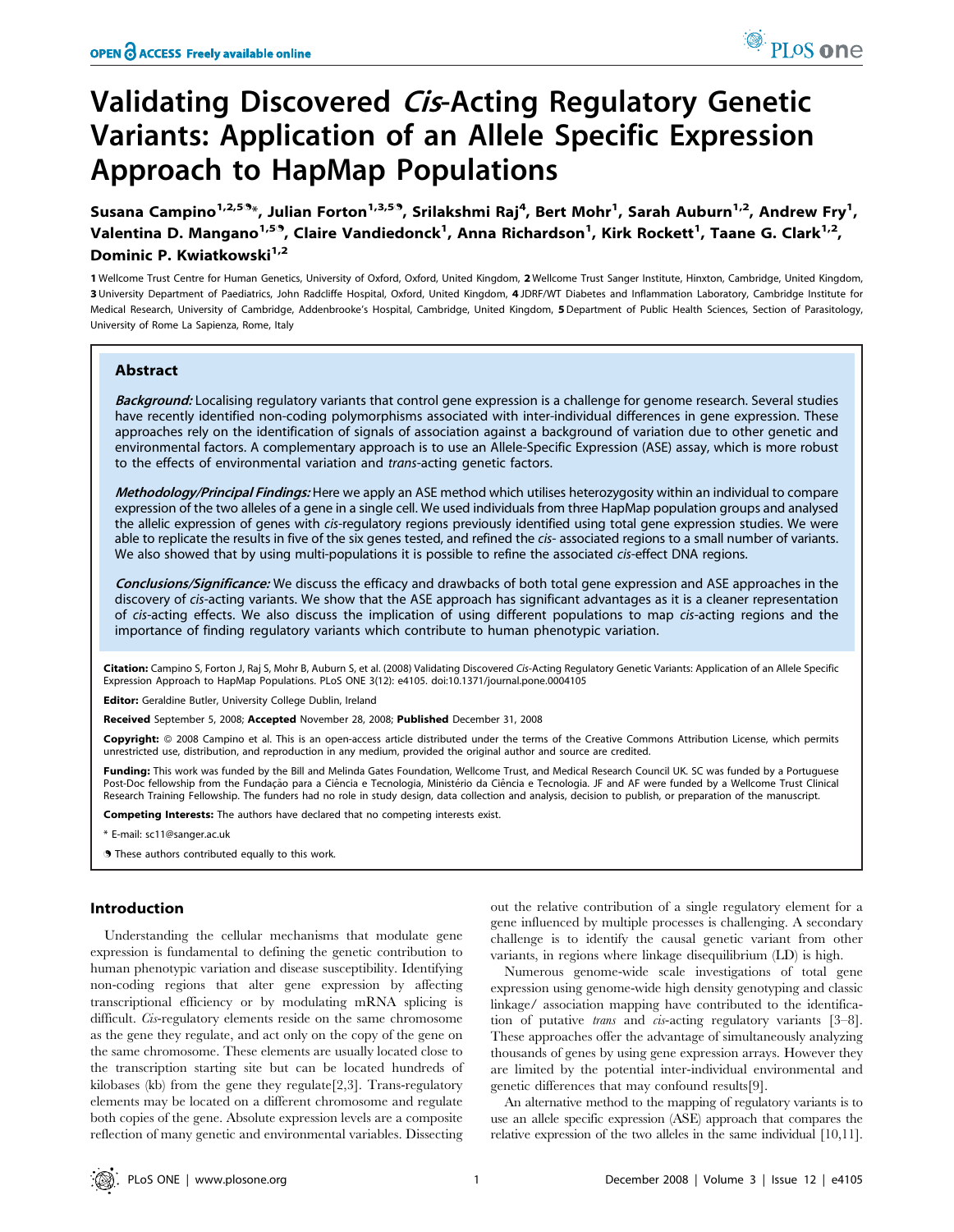This approach can be applied if the gene under study has polymorphisms in the transcript, such as single nucleotide polymorphisms (SNPs). These polymorphisms can be used to quantify the relative expression of the two alleles in heterozygous individuals; if the expression of the alleles is not equal (allelic imbalance), it suggests that the expression of the gene is under cis-regulation. As both alleles are exposed to the same environmental, technical and genetic factors (e.g. trans-acting effects), relative abundance of allele specific transcript will reflect cis-acting effects only.

Previously we have described the identification of a long range  $cis$ -regulator for  $IL13$  [2], located using ASE mapping methodology in CEU (Utah residents with ancestry from northern and western Europe) HapMap cell lines[12]. Here we apply a robust cis-mapping approach (described in the results) to validate highly significant *cis*-acting variants previously identified by Cheung et al. [5] in whole genome linkage/association-based studies of total gene expression. We use the same panel of CEU lymphoblastoid cell lines (LCL) and we extend the analysis to other HapMap sample sets (Han Chinese from Beijing (CHB) and Yoruba from Ibadan (YRI)). We discuss the advantages and drawbacks of the two approaches and the implications of mapping regulatory variants in populations with greater genetic diversity.

## Results

We applied ASE to a set of genes (Table 1) with highly significant evidence for *cis*-regulation from total expression data [5,7]. Gene selection was based on: (1) the presence of a transcribed SNP, as this is required to measure relative transcript abundance (2) modest/high minor allele frequencies (MAF) of transcribed SNPs, to maximise the number of heterozygous individuals available for ASE analysis 3) PCR-primer design that can be applied to both cDNA and DNA samples, so that relative abundance of genomic DNA can be ascertained and used as a control 4) PCR-Primers that do not include other SNPs to avoid differential primer hybridization that could confound results. We selected the six genes that passed all the criteria and had a high MAF at the transcribed SNP in at least one of the HapMap populations: IRF5, LRAP, CHI3L2, HSD17B12, POMZP3 and AKAP10.

An allelic expression dataset was generated from the HapMap panel of LCLs from CEU, YRI and CHB unrelated individuals (total of 150 individuals). We performed cell culturing, RNA extraction, cDNA synthesis and allele specific quantification as described in the Material and Methods. Data were generated from two independent cultures (biological duplicates). Each biological duplicate consisted of 9 technical replicates. The overall experimental variability was very

low, with low variance between technical replicates (mean coefficient of variance of 6%) and a high correlation between biological duplicates (mean Pearson correlation coefficient  $r = 0.85$ ). These results support the assumption that ASE patterns presented here represent a biological phenomenon, being little influenced by variations in cell culture and other experimental techniques. Allelic expression imbalance (AEI) was determined if independent replicate assays showed allelic expression ratios that deviated from the ratios observed for genomic DNA. Using the observed variability between technical and biological replicates, we established an average sensitivity limit of 1.2 for detecting allele specific imbalances. Any results below this allelic expression ratio limit could be the result of experimental noise.

Of the 6 genes selected for this study (IRF5, LRAP, CHI3L2, HSD17B12 and POMZP3, AKAP10), we observed AEI in the first 5 genes (Figure 1). For some genes, and in certain populations, allelic imbalances were detected in all the tested individuals. This was the case for the LRAP gene (in the YRI and CHB panels), the HSD17B12 (in the CEU and CHB) and the CHI3L2 (CEU and CHB). For the AKAP10 gene we observed allelic expression ratios close to 1 in all populations, even in the CHB population where there is reported evidence for cis-regulation [7]. In the CHI3L2 gene we identified some individuals that show detectable expression of only one allele (35% of the CEU and 13% of the YRI samples).

To map putative cis-acting variants associated with the observed AEI observed we correlated the ASE data with surrounding SNPs across approximately 200 kb 5'prime and 3'prime to the gene. If a candidate SNP has a *cu*-acting effect on the expression of the tested gene, AEI will only be observed in individuals heterozygous at that candidate SNP [2,13]. The direction of the imbalance will depend on the phase relationship between the alleles at the candidate SNP and at the transcribed SNP. In particular, assuming an ASE ratio of allele 1 and allele 2 at the transcribed SNP then, individuals that contain the over-expressed allele at the cis-regulatory SNP in phase with allele 1 will have ratio in excess of one; similarly, individuals with the over-expressed allele in phase with allele 2 will have ratio less than one. For each gene, we used HapMap haplotype data for the cell lines considered.

For each candidate SNP we then used linear regression (LR) to assess whether there was evidence of an increasing or decreasing (linear) relationship between the ratio of expressions for the phased heterozygous type 1 (e.g. TC) (group 1), combined homozygous types (e.g. TT and CC) (group 2), and phased heterozygous type 2 (e.g. CT) (group 3) genotypes (see Figure 2). The statistical significance of the estimated slope between the group labels 1, 2,

|  |  | Table 1. Genes and transcribed Single Nucleotide Polymorphisms (SNP) used in ASE assay. |  |  |  |  |  |  |  |  |
|--|--|-----------------------------------------------------------------------------------------|--|--|--|--|--|--|--|--|
|--|--|-----------------------------------------------------------------------------------------|--|--|--|--|--|--|--|--|

| Chromosome | Gene        | <b>Coding SNP</b> | <b>Position (ENSEMBL)</b>  | <b>Alleles</b> | <b>Heterozygous Frequency</b> |            |            |  |
|------------|-------------|-------------------|----------------------------|----------------|-------------------------------|------------|------------|--|
|            |             |                   |                            |                | <b>CEU</b>                    | <b>CHB</b> | <b>YRI</b> |  |
| 17         | AKAP10      | rs2108978         | 19802050 (Non-Synonymous)  | C/T            | 0.483                         | 0.289      | 0.559      |  |
|            | CHI3L2 $^a$ | rs13721           | 111585505 (Non-Synonymous) | C/A/T          | 0.6                           | 0.44       | 0.04       |  |
|            | CHI3L2 $^a$ | rs7542034         | 11585504 (Synonymous)      | G/A            | 0.036                         | 0.044      | 0.322      |  |
| 11         | HSD17B12    | rs1061810         | 43834510 (3' UTR)          | C/A            | 0.317                         | 0.378      | 0.483      |  |
| 7          | IRF5 $b$    | rs2070197         | 128376236 (3' UTR)         | C/T            | 0.38                          | 0.0        | 0.06       |  |
| 5          | LRAP        | rs1056893         | 96271195 (Synonymous)      | C/T            | 0.433                         | 0.556      | 0.417      |  |
|            | POMZP3      | rs1056119         | 76093427 (5' UTR)          | C/T            | 0.4                           | 0.27       | 0.55       |  |

a Different transcribed SNPs were used to obtain ASE data for the CEU/CHB and YRI datasets due to MAF differences in the populations used. <sup>b</sup>Only the CEU population was analysed due to the low MAF observed for transcribed SNPs in the YRI and CHB populations. doi:10.1371/journal.pone.0004105.t001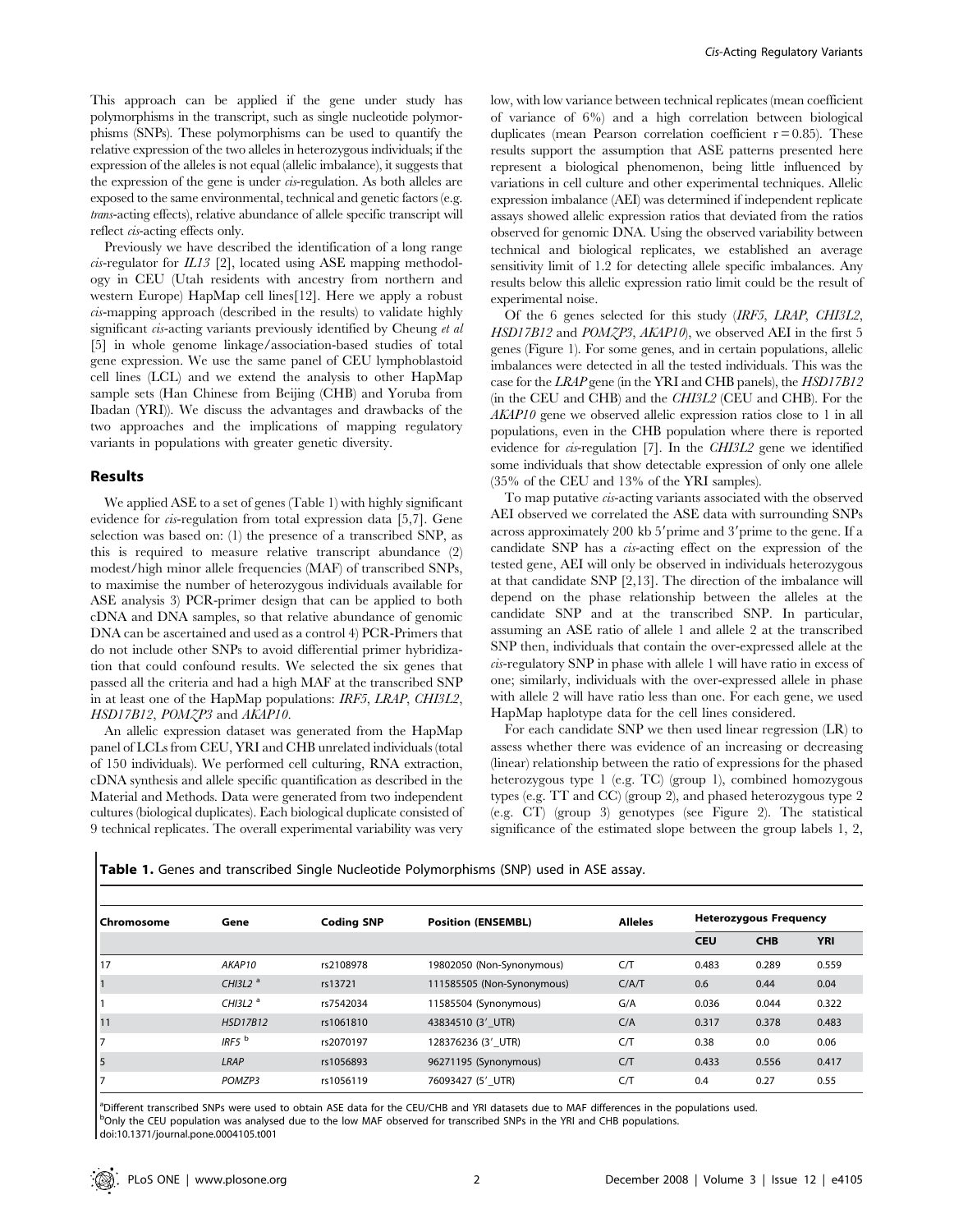

Figure 1. Allelic expression ratios (Log2) in CEU, CHB and YRI samples. Horizontal line represents a ratio of 1 (log2 = 0), where the expression of each allele of a gene is equal. Populations are represented by ( $\circ$ ) CEU, (A) CHB and ( $\circ$ ) YRI. Number of samples tested: HSD17B12 (CEU = 17, CHB = 12, YRI = 22 ), LRAP (CEU = 15, CHB = 11, YRI = 22), CHI3L2 (CEU = 17, CHB = 6, YRI = 15), AKAP10 (CEU = 21, CHB = 8, YRI = 27), POMZP3  $(CEU = 20, CHB = 5, YRI = 24)$ , IRF5 (CEU = 13). For the CHI3L2 we observed individuals with monomorphic expression (CEU = 6, YRI = 2) which are not represented in the graphic. doi:10.1371/journal.pone.0004105.g001



Phased genotypes between candidate SNP and transcribed SNP

Figure 2. Statistical model for the detection of cis-acting variants. We applied a linear regression (LR) model ((similar to that of Teare et al[13]) to assess whether there was evidence of linear relationship between the allelic expression ratio of the phased heterozygous type 1 (TC/TA, group 1), combined homozygous types (TT/TA or CC/TA, group 2), and phased heterozygous type 2 (CT/TA, group 3). We assumed that homozygous types group will have no allelic imbalances. doi:10.1371/journal.pone.0004105.g002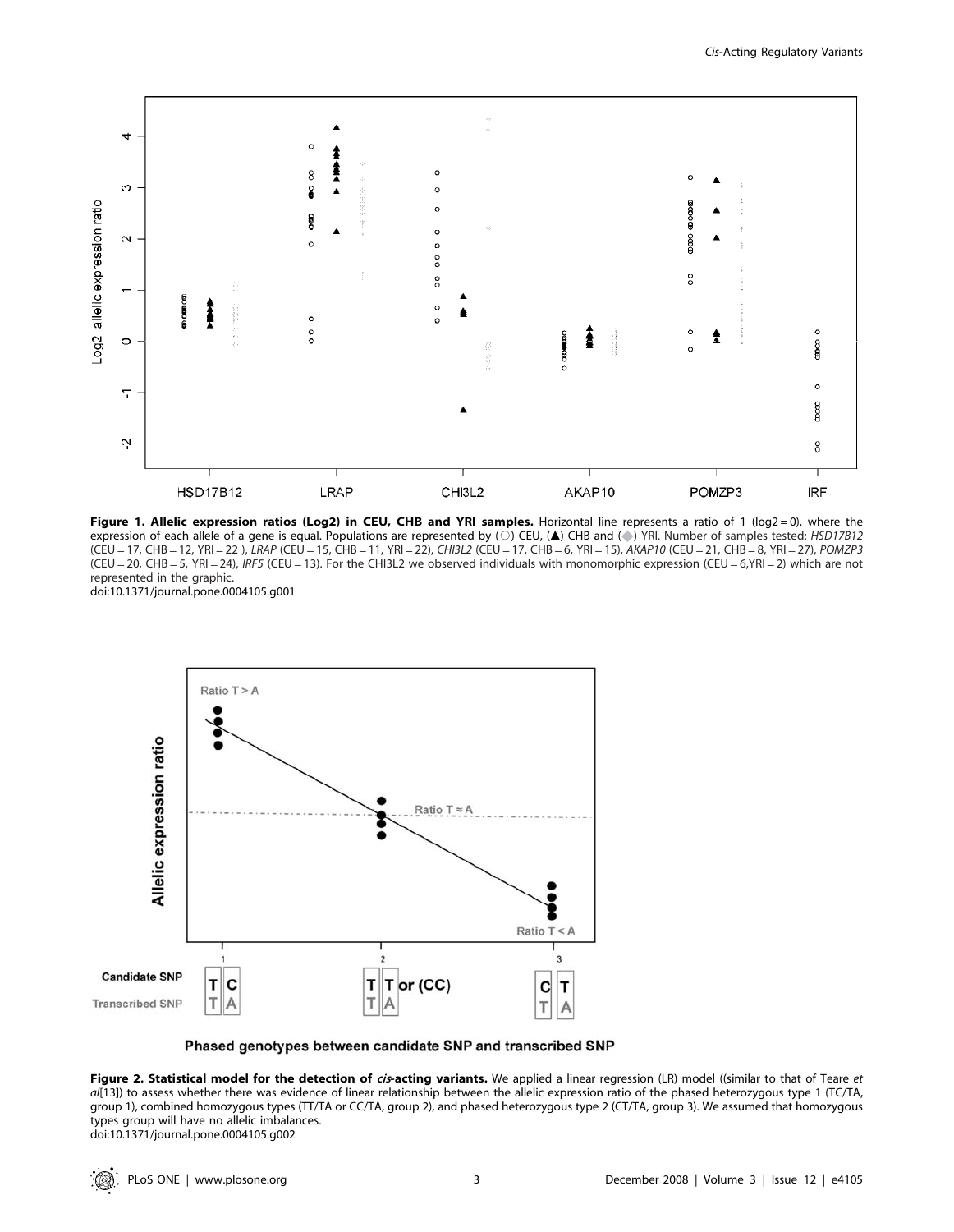and 3 (x-axis) and allelic expression ratio (y-axis) is invariant to the labelling of the heterozygous groups. If the AEI data for a given transcript SNP is unidirectional showing overexpression of the same allele in all cell lines, the cis-acting variant is likely to be in high LD with the transcript SNP. If the AEI data is bidirectional, the cis-acting variant is likely to be in low LD with the transcript SNP. The three HapMap sample sets used (CEU, YRI and CHB) were analysed independently.

In our data, we found *cis*-association in all of the 5 genes that showed differential allelic expression (Figure 3). Where *cis*associations localised to a region of high LD, neighbouring SNPs showed similar levels of association.

For the genes where all tested individuals of a population demonstrated AEI in the same direction (see Figure 1), it is difficult to detect any regulatory variants using the LR model. However, we can assume that these individuals which have the same AEI phenotype will all be heterozygous at the putative regulatory SNP (will have the same haplotype) and test whether there is evidence of a deviation away from ratio one at those heterozygous SNPs. In this setting we use a one sample t-test, which is more robust to small sample sizes and minor deviations from the Gaussian distribution than the standard z-test. In addition we verify if imbalance results from the over-expression of the same allele at the regulatory SNP in all individuals, to eliminate false positives.

For LRAP and HSD17B12 we observed overlapping cisassociations in all three populations (Figure 3). For POMZP3 we found *cis*-association in two populations but for the CHB, there were insufficient samples for significant cis-mapping. In the IRF5 gene we identified a large region with several cis-associated SNPs within the same haplotype block. These included the putative regulatory SNPs identified by Cheung et al [5,14] and other SNPs found by others [3]. For the  $CHI3L2$  gene we found significant *cis*associations in the CEU dataset, including the putative SNPs reported by Cheung et al [5], however no association using the same exonic SNP was found for the CHB data set, probably due to the small sample size. In the YRI samples while we still observed AEI, no significant *cis*-associations were detected for *CHI3L2*. All tested samples in this population were homozygous for the SNP found by Cheung et al [5], therefore eliminating the support to a functional role for this SNP in this population.

Combining all the unrelated individuals from the three populations in the analysis can increase the power to detect ciseffects on allele expression that are common, but of small magnitude. Stranger et al [3] recently showed that pooling total gene expression data from four Hapmap populations assisted in detecting smaller regulatory effects that are shared across populations. We performed the same analysis (LR model) using a combination of any 2 populations, as well as using the 3



Figure 3. Cis-association of SNPs with ASE data. Hapmap populations used: CEU (blue), CHB (green) and YRI population (yellow) unrelated individuals. Dots represent the results using a LM and crosses represent SNPs associated with ASE data which are in complete LD with the transcribed SNP (T-test results). Coordinates are in NCBI Build 35. Horizontal lines reflect a multiple testing adjusted gene-wide statistical significance threshold of 5%. Vertical lines represent the 5' prime (grey) and 3' prime(black) of the gene. doi:10.1371/journal.pone.0004105.g003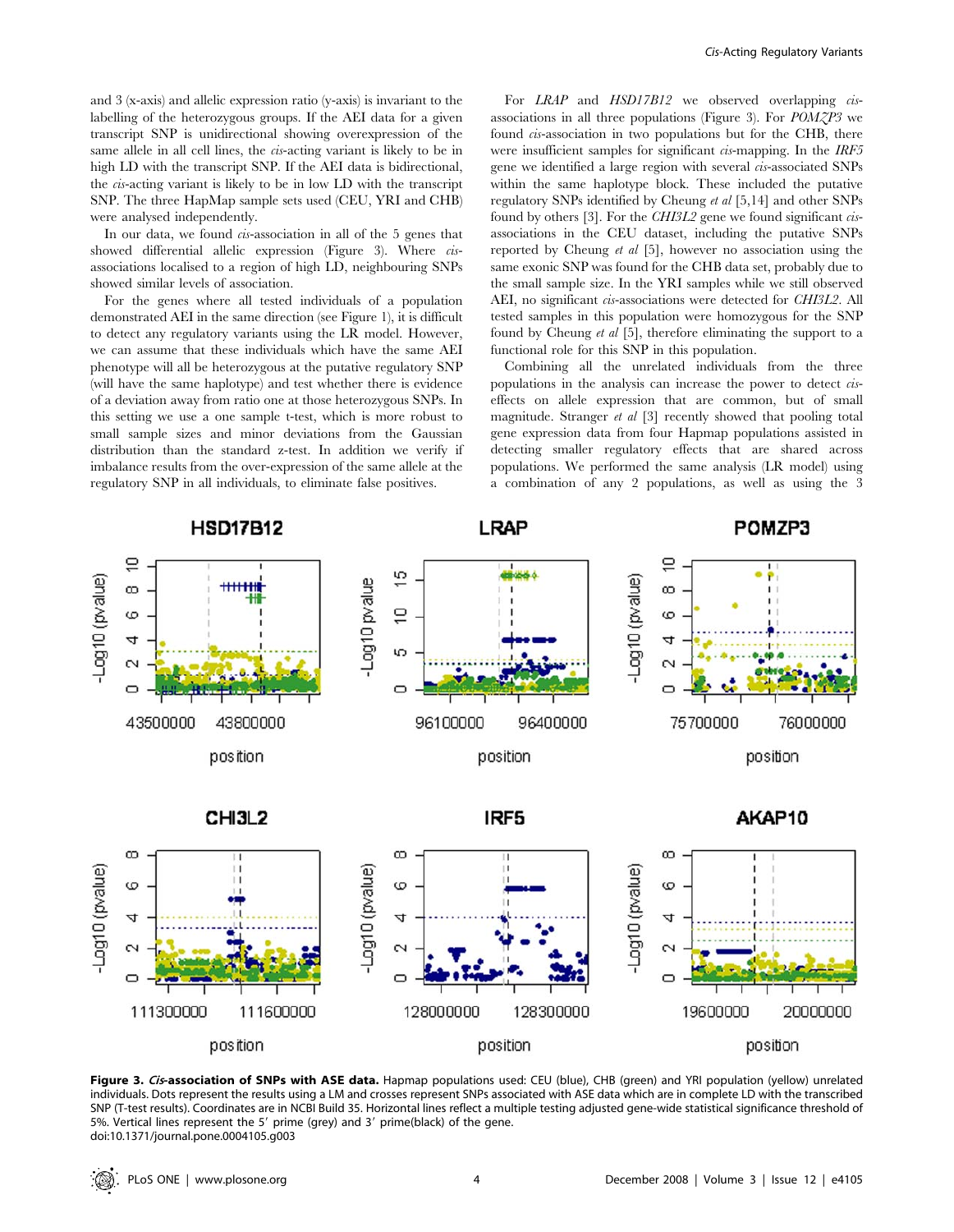We cannot pool the samples without applying appropriate corrections, as population differentiation can produce spurious associations. We applied a stratified linear regression, and performed conditional permutations to control for the inflation of p-values, where data from an individual of a given population were assigned only to another individual of the same population [3].

The results obtained by using multi-populations overlap with the single-population analysis (Figure 4). Due to the increase in the sample size, the associated *cis*-effect DNA regions when using the 3 populations were smaller than those detected by using singlepopulations.

## Discussion

Using the ASE approach we observed allelic expression imbalance for five of six candidate genes described by Cheung et al [5]. By mapping the allelic expression data we confirm the effect at the cis-acting polymorphisms identified by Cheung for these genes but these SNPs did not always carry the strongest effect. By using a more recent higher density SNP genotyping database we identified strong association with others SNPs in the vicinity of the polymorphism identified by Cheung et al [5], analogous with recently published data[3,15].

As previously reported, repeating the analysis in other populations can allow the confirmation of an association signal. Using a population with low LD may help in localising the  $\alpha$ -acting signal to a smaller number of variants and therefore aid downstream analysis. Here we have verified that the association signals detected replicate very well across populations, even though the populations are divergent and the sample sizes are small. The only exception was for the CHI3L2 gene, for which AEI was observed in both the YRI and CHB populations, but no statistically significant association was identified with neighbouring SNPs. By comparing the results from the 3 populations that have different LD structures particularly the YRI, where LD is lowest, we were able to localise the association to a smaller region for both LRAP and HSD17B12 genes.

An important feature of the ASE approach is its potential to detect *cis*-acting effects, as this approach is robust to environmental confounders and trans-acting effects. It is possible to map cis-acting polymorphisms even using a low number of individuals using this method; eleven individuals in the CHB population were sufficient to accurately map the effect at the LRAP gene. Currently, cell lines with genotyping data are limited in number. ASE in addition can only be applied to individuals with a heterozygous transcript SNP which limits sample size. To increase statistical power others have pooled samples from different populations and we have repeated this approach using ASE.

Another limitation of the ASE approach relates to the need to use transcribed SNPs. Although others have attempted to use



Figure 4. Multi-population cis-mapping (CEU, CHB, YRI). For the CHI3L2 gene, only CEU and CHB populations were pooled. Horizontal lines reflect a multiple testing adjusted gene-wide statistical significance threshold of 5%. doi:10.1371/journal.pone.0004105.g004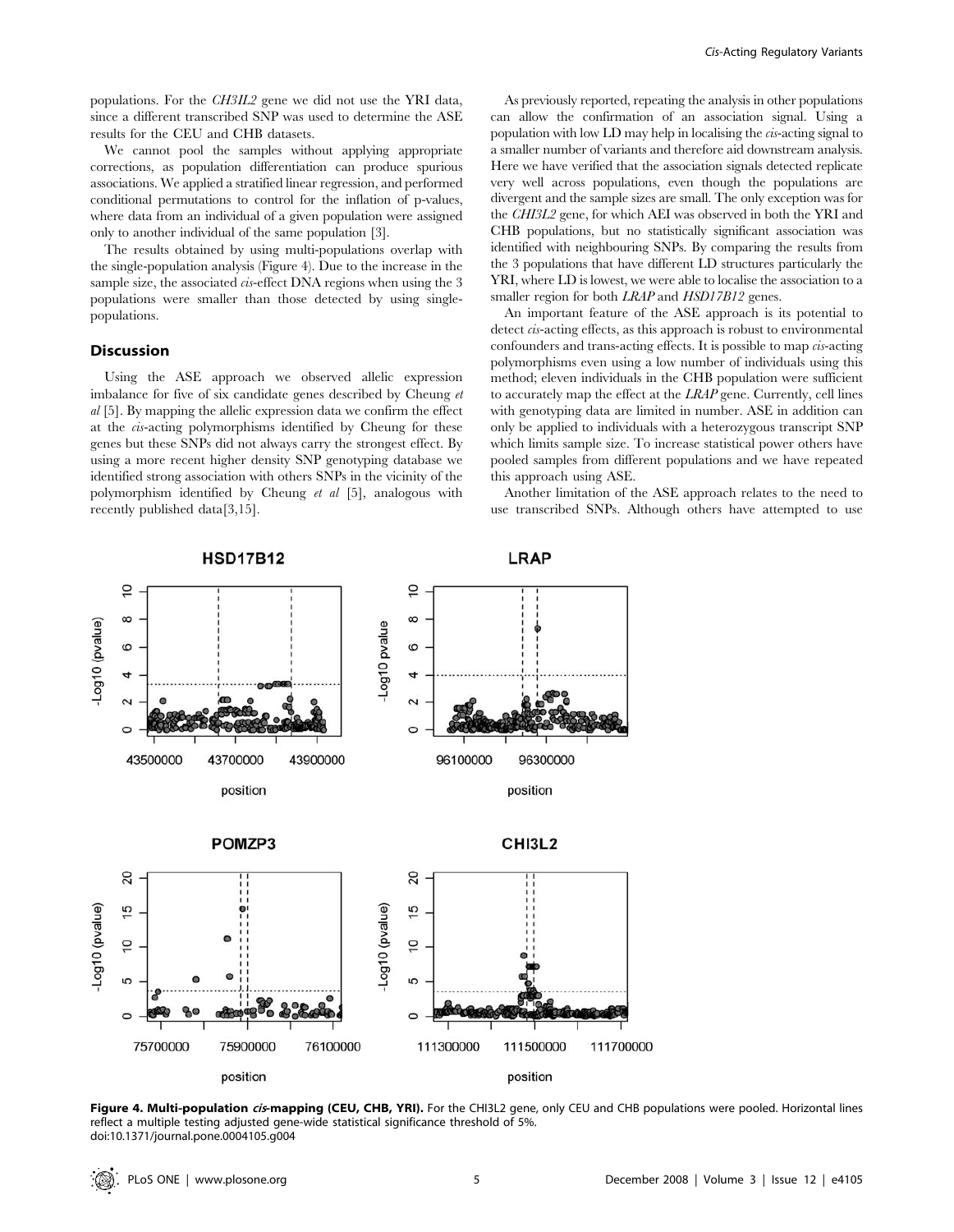intronic SNPs, the results are less successful and genes have to be highly expressed in LCLs for effective results [15].

For LRAP, CHI3L2 and POMZP3 we could identity a main SNP effect using the three (two for CHI3L2) populations pooled together (rs2910686, rs2764546 and rs2005354 respectively). Refining the cis- associated regions can overcome the difficult task of isolating the causal regulatory variants that may be in LD with many others. Although combining different populations in a single analysis has advantages, there are implications we must consider as haplotype patterns between candidates SNP identified and the functional SNP itself may vary between populations and therefore confound results.

Evidence of cis-regulation has been reported for the AKAP10 gene by Spielman et al [7] only for the CHB and JPT whereas no observation was found in the CEU data set. In addition Stranger et al [3] only found cis-association for this gene when pooling samples from different populations together. We did not observe AEI in the AKAP10 gene using a total of 54 samples, and the SNPs reported previously to be associated clearly did not influence the allelic expression data in our study; in particular, individuals heterozygous or homozygous at the associated SNPs had similar allelic ratios (very close to one). It is possible that previous published expression data has been confounded by factors that not affect ASE for this gene.

Allele specific expression and total gene expression offer complementary approaches to identifying putative cis-regulatory mechanisms of gene expression. ASE when available on a highthroughput platform, similar to the method recently described by Serre *et al* [1], may have significant advantages over total gene expression data as it is a cleaner representation of *cis*-acting effects. Applying these assays to find regulatory variants which contribute to human phenotypic variation, such as responses to disease, can provide candidate regions for future investigation in fine-scale association studies of human disease.

### Materials and Methods

#### Samples and RNA/cDNA preparation

Lymphoblastoid cell lines for 60 HapMap CEU, 60 HapMap YRI and 30 HapMap CHB were obtained from the Coriell Cell Repositories. Cell lines were cultured as described previously [16]. Total RNA was extracted with the RNeasy Mini-Kit (Qiagen) and treated during the process with RNase-free DNase I (Qiagen). Synthesis of First-Strand cDNA was processed according to the StrataScript<sup>TM</sup> First-Strand Synthesis System (Stratagene). For the experimental reaction we used 10 *m*g of total RNA.

## Allele specific transcript quantification

Informative exonic or untranslated SNPs for each gene were primarily selected from HapMap data (http://www.hapmap.org/). Where no informative SNPs were available at the HapMap data, additional transcribed SNPs were genotyped. Primers were designed using the dedicated software Spectrodesigner (Sequenom) and the

## References

- 1. David Serre SG, Bing Ge, RobertSladek, DonnaSinnett, EefHarmsen, et al. (2008) Differential Allelic Expression in the Human Genome: A Robust Approach To Identify Genetic and Epigenetic Cis-Acting Mechanisms Regulating Gene Expression. PLoS Genet Volume 4. pp 1–16.
- 2. Forton JT, Udalova IA, Campino S, Rockett KA, Hull J, et al. (2007) Localization of a long-range cis-regulatory element of IL13 by allelic transcript ratio mapping. Genome Res 17: 82–87.
- 3. Stranger BE, Nica AC, Forrest MS, Dimas A, Bird CP, et al. (2007) Population genomics of human gene expression. Nat Genet 39: 1217–1224.
- 4. Cheung VG, Conlin LK, Weber TM, Arcaro M, Jen KY, et al. (2003) Natural variation in human gene expression assessed in lymphoblastoid cells. Nat Genet 33: 422–425.

same designs were applied to cDNA and genomic DNA samples. All primer designs are available upon request. The Allelotype platform from Massarray (Sequenom) was utilized for the accurate relative quantification of allele specific cDNA species. For each of the cDNA and genomic DNA assays, we performed 9 technical replicates. Biological replicates from independent cultures were assayed equally. For a given cDNA or gDNA assay the allelic transcript ratio was calculated on each of the 9 technical replicates from the relative quantity of the two allele-specific transcripts. The mean allelic transcript ratio for the whole assay was then calculated, and normalised to the mean allelic transcript ratio for the genomic controls.

#### HAPMAP haplotypes

Haplotypes were downloaded from the HapMap Phase II database (http://www.hapmap.org). For data analysis we used all the Hapmap SNPs within 200 Kb of the transcribed SNP; monomorphic SNPs were excluded from the analysis. The minimum number of SNPs tested in each gene was: IRF5 750, LRAP 686, CHI3L2 563, HSD17B12 406, POMZP3 660 and AKAP10 572.

Locations of the SNP markers were based on those of the human reference sequence (http://genome.ucsc.edu) of May 2004 (hg 17, build 35). Phase software was used to reconstruct haplotypes to include the SNPs not present in the HapMap data [17].

#### Statistical analysis of allelic expression

For the association analysis, log2-transformed ratios of allele expression values for individuals with the heterozygous genotype at the transcribed SNP were used. To map putative cis-variants we used a statistical analysis approach based on the linear regression method (similar to that of Teare *et al*[13]). For genes where all individuals showed AEI, at SNPs where all samples are heterozygous, we applied a t-test to assess if there is a deviation from ratio 1. Additionally we confirm if AEI were cause by the over expression of the same allele among the samples tested for a given gene. For each gene, we performed 1000 permutations to determine a gene-wide significance p-value threshold [18] that corresponds to an overall false positive rate of 5%. All analyses were performed using the R statistical package. The ASE mapping R script is available upon request.

#### Acknowledgments

We acknowledge Bronwyn MacInnis and Magnus Manske for helpful discussions.

#### Author Contributions

Conceived and designed the experiments: SC JF SR KR TGC DPK. Performed the experiments: SC JF SR BJM SA AEF VDM CV AR. Analyzed the data: SC JF SR KR TGC DPK. Contributed reagents/ materials/analysis tools: SC JF KR TGC DPK. Wrote the paper: SC JF TGC DPK.

- 5. Cheung VG, Spielman RS, Ewens KG, Weber TM, Morley M, et al. (2005) Mapping determinants of human gene expression by regional and genome-wide association. Nature 437: 1365–1369.
- 6. Morley M, Molony CM, Weber TM, Devlin JL, Ewens KG, et al. (2004) Genetic analysis of genome-wide variation in human gene expression. Nature 430: 743–747.
- 7. Spielman RS, Bastone LA, Burdick JT, Morley M, Ewens WJ, et al. (2007) Common genetic variants account for differences in gene expression among ethnic groups. Nat Genet 39: 226–231.
- 8. Stranger BE, Forrest MS, Clark AG, Minichiello MJ, Deutsch S, et al. (2005) Genome-wide associations of gene expression variation in humans. PLoS Genet 1: e78.